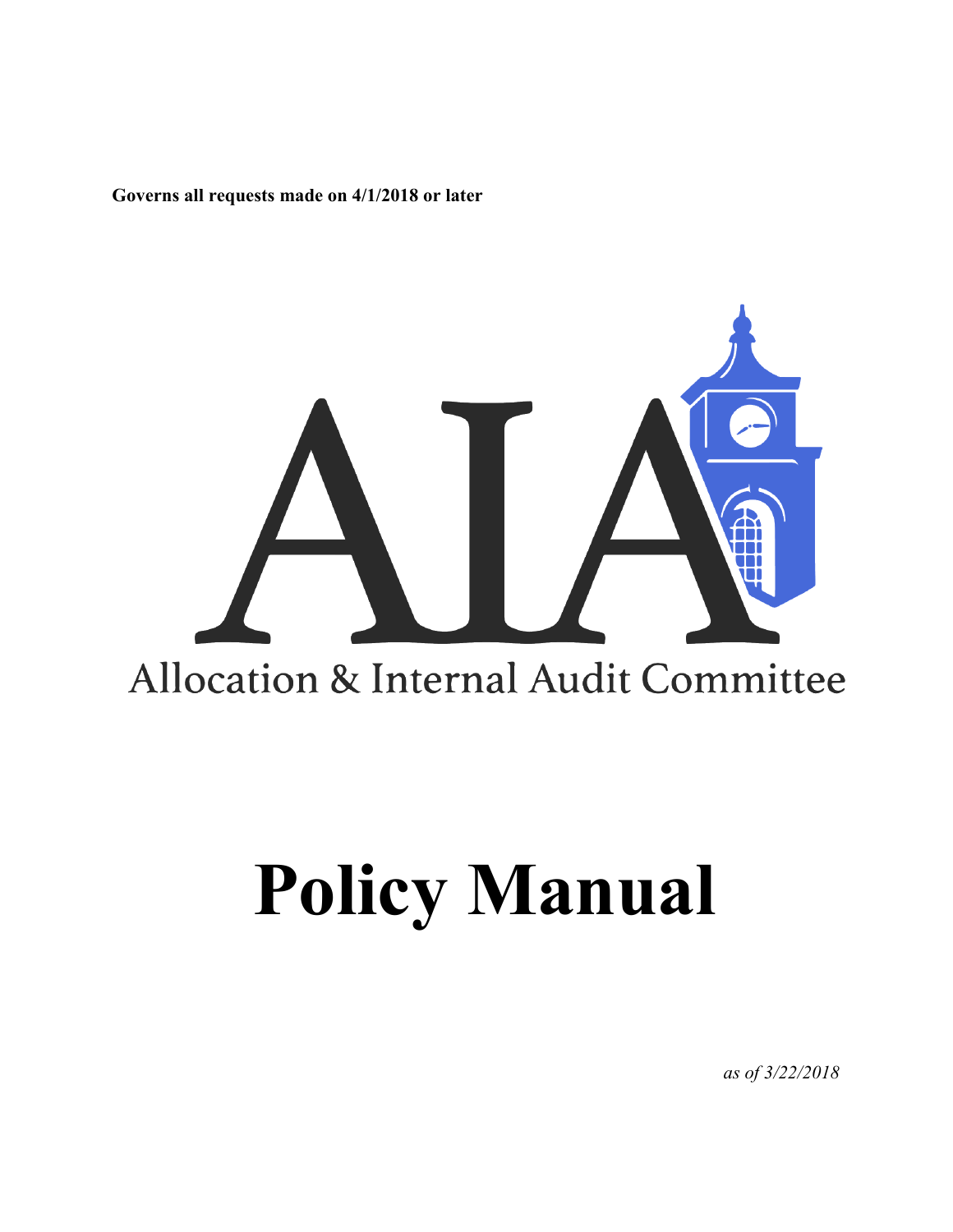The Allocation & Internal Audit Committee Bentley University 330 Student Center 175 Forest Street Waltham, Massachusetts 02452-4705 GA\_AIA@bentley.edu

#### **To the user of this document:**

As part of an effort to meet your requests and needs for a single resource containing all of AIA's funding policies, we have created this document as a public and readily available reference for you and your student organization.

These are the same exact policies that AIA uses in deciding your various funding requests. Reference this document each time you wish to request funds. Overall, it will save you time and may even result in earning you more money!

However, keep in mind that these policies are subject to change at any time (as often as every week!) to meet the evolving needs of student organizations and to keep the material contained herein accurate, relevant, timely, valid, and complete. Therefore, **view this document each time you request funds, checking the date of the last revision,** which is found on the front cover. If this has been revised since your last request, you should recheck any sections relevant to your new request. Should any conflicts arise, AIA will follow the rules in the document active as of the date of your request.

For future reference, glance through the policies and get acquainted with them, maybe even learn a few. Then reference them in detail when you go to make your budget for annual budgets, or for any appeals. If you have questions at any time, simply contact your liaison or email GA\_AIA@bentley.edu.

Sincerely,

The Allocation and Internal Audit Committee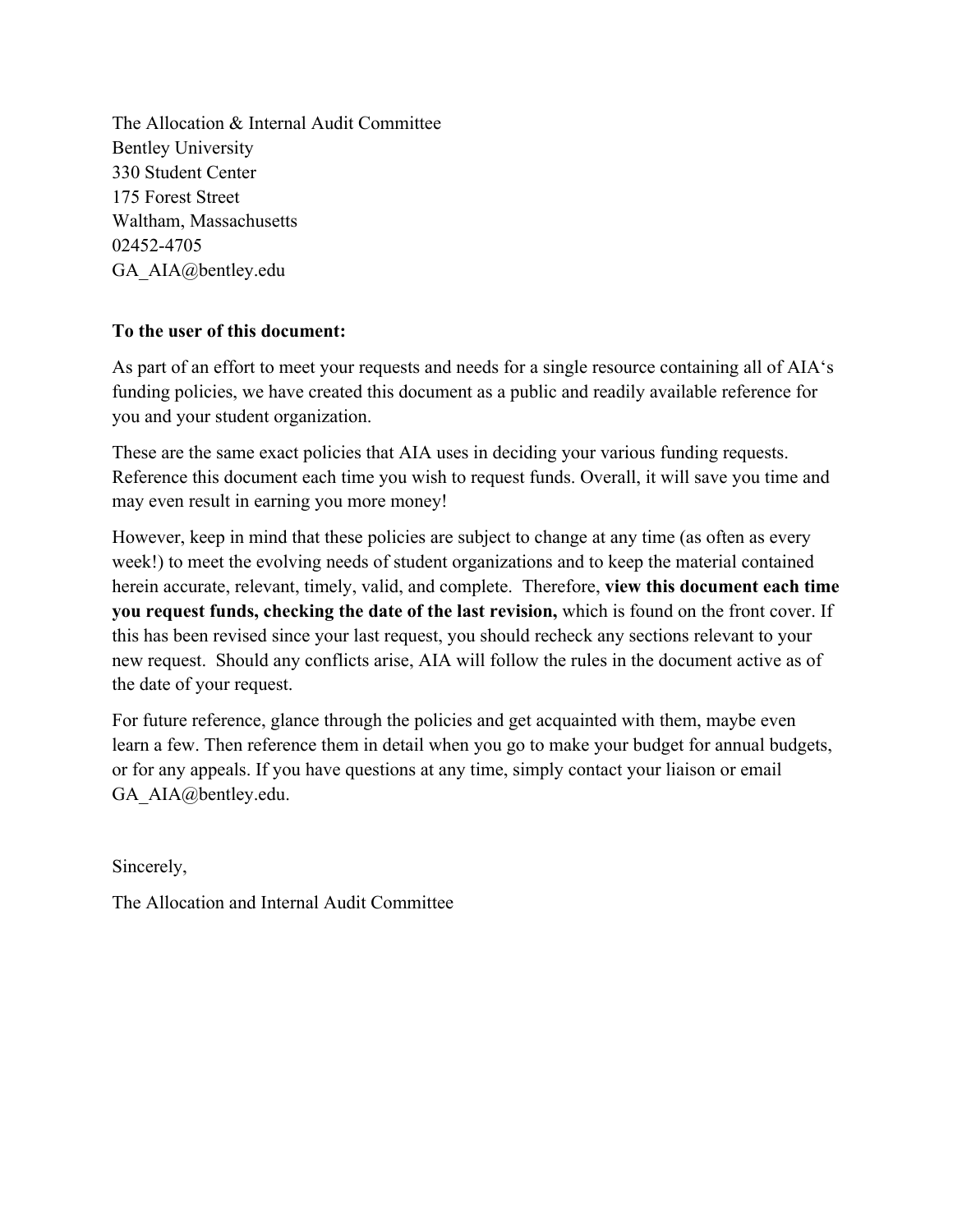#### **Section 100 – Introduction**

#### **§ 101 Scope of the Document**

AIA has compiled into the following sections and sub sections the policies and rules it uses to decide student organizations' funding requests. Only financial policies are included herein, however, and the other resources on AIA's website should be consulted for information on how to request funds, how to begin an appeal, learn the treasurer's responsibilities, obtain the necessary documents, contact your liaison, see AIA's Constitution, et cetera.

#### **§ 102 Neutrality of Policies**

Since the Student Activity Fee is a mandatory imposed fee, it is AIA's policy to be fully neutral in its funding decisions and in its written policies, rules, and regulations; AIA may not restrict funding to an organization or base a decision in any part on the stated mission (i.e. religious, political) of a student organization. However, AIA reserves the right to not fund a request that differs from the stated mission of an organization.

#### **§ 103 Basis of Funding Decisions**

Funding decisions rest solely with AIA and no organization shall ever consider funding to be guaranteed for any reason including the merits of the request, precedence, past success of an event, or reputation of the organization.

§ 103.1 Funding decisions are based on how to best serve and most directly benefit all the students of Bentley University, as well as most fairly and equitably allocate the Student Activity Fee.

§ 103.2 Funding approval is subject to the amount of funds available for disbursement at the time of the request.

§ 103.3 AIA may limit or deny funding for a number of additional reasons including but not limited to only funding one (1) of multiple similar events or only funding a portion of multiple events occurring at the same time. Co-sponsorships between two or more organizations are highly encouraged.

§ 103.4 Policies, rules, and regulations contained herein are complex but are needed to:

(a) ensure fairness among allocations to various groups;

(b) curtail or prevent abuse of the Student Activity Fee monies; and

(c) ensure compliance with all university policies and all applicable local, state, and federal laws.

#### **§ 104 Organizations' keeping of own financial records**

Organizations are responsible for keeping their own records of their activities—including knowing what was allocated to them, recording what was spent on their Expense Tracking Forms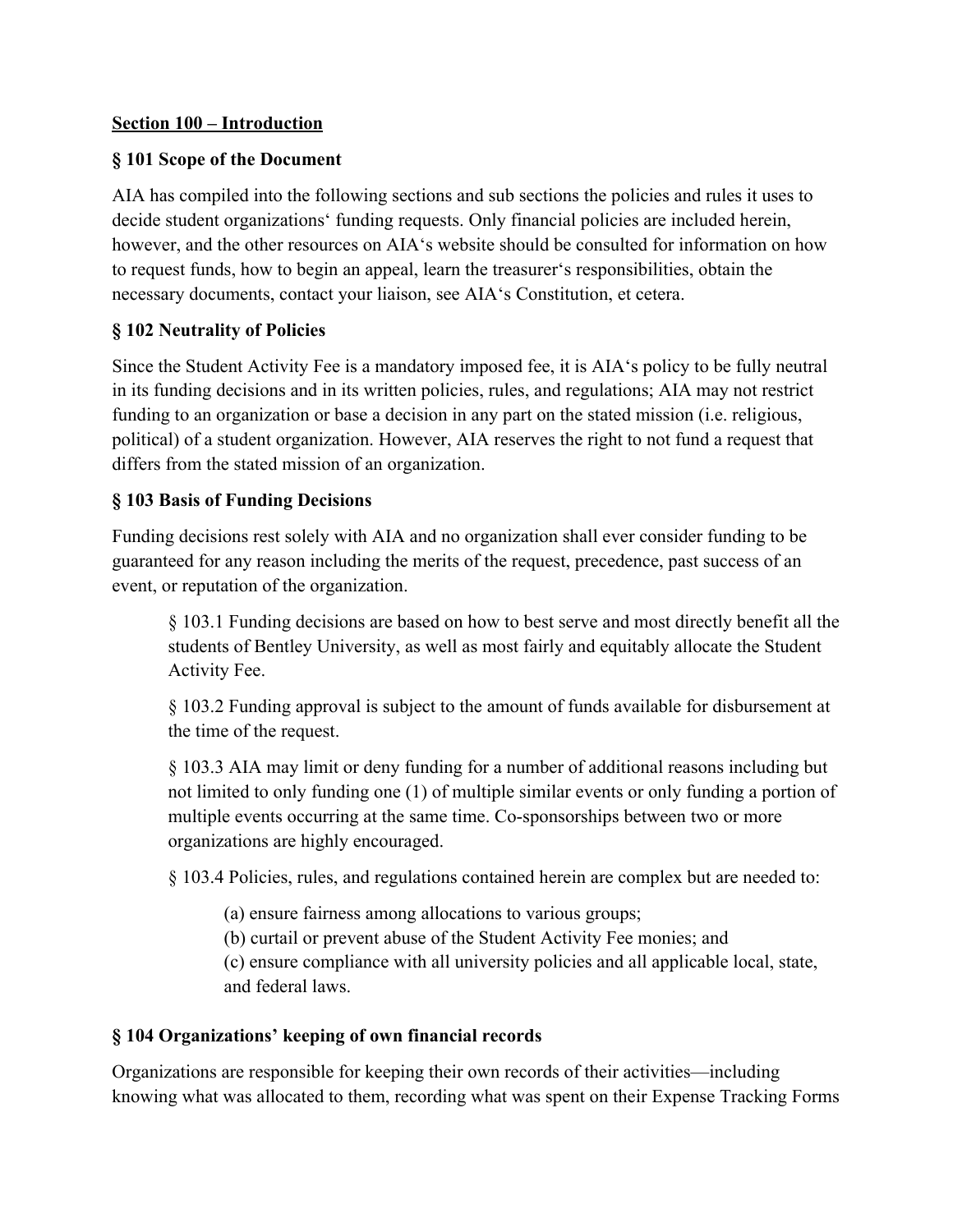(―ETFs), knowing what they have available to spend, and tracking individual organization rollover (if applicable). Student Life and AIA account balances are not real-time because many student account transactions lag 1-2 months behind (i.e. Sodexo food charges usually post 2 months after the actual event).

#### **Section 200 – Eligibility & Restrictions**

# **§ 201 Organizational Requirements**

§ 201.1 All organizations must be recognized by the Association of Bentley Activities ("ABA") and Student Programs & Engagement as an official student organization; and

§ 201.2 If open to all members of the Bentley University community and not restrict membership on the basis of race, color, gender, sexual orientation, ethnicity, religion, political views, handicap, academic standing, or on any other basis the organization has full rights to funding.

§ 201.3 If closed in membership the organization may request up to \$1,000 per academic year for philanthropy and community service events open to the entire campus and for the betterment of the campus.

# **§ 202 Activity/Event Requirements**

Specific events and activities receiving funding from AIA must:

§ 202.1 be sufficiently advertised ahead of time by as thorough means as possible (i.e. Vanguard advertisement, campus flyers, word of mouth, closed circuit TV channel); and

§ 202.2 be open to all members of the Bentley University community as described in § 201.2 above except:

§ 202.3 when the nature of the event does not permit this and the organization and other events are otherwise wholly open to the entire campus (i.e. Model UN hosting a conference for middle school students).

# **§ 203 Spending Allocated Funds**

Organizations shall not spend more than what was allocated to them, nor shall organizations spend allocated funds differently from what appears on their budget request.

§ 203.1 Organizations may request additional funds or a reallocation of funds at any time before the expense is incurred.

§ 203.2 Organizations may and are encouraged to generate funds from outside sources, member dues, personal funds, and released profit from fundraising events. These funds may be used in any way that the organization sees fit including supplementing AIA-funds for events and for items not allocated by AIA except: (a) any item that is restricted to be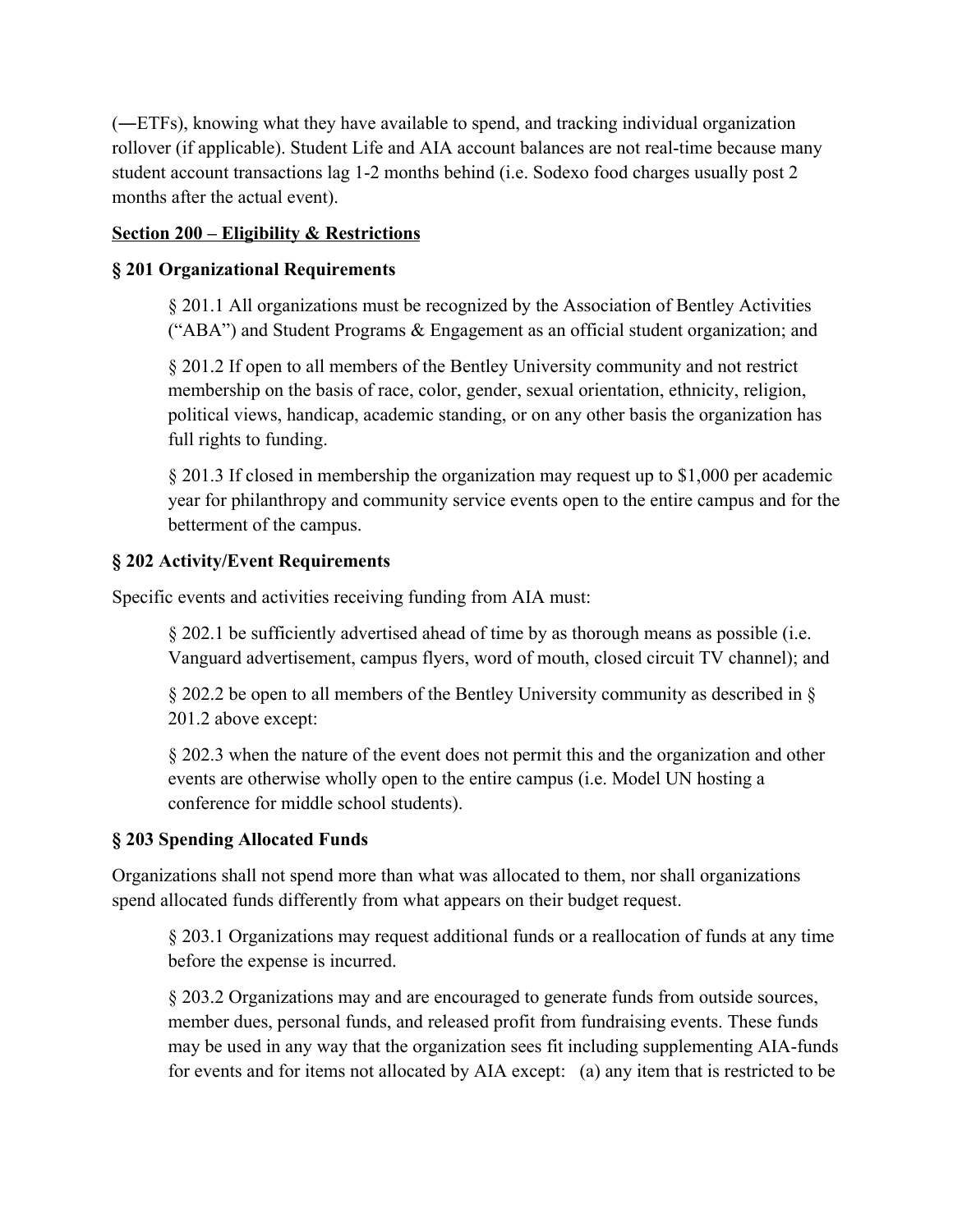purchased under any circumstances stated in this policy manual (i.e. § 504 regarding alcohol).

§ 203.3 Should an organization spend differently than what was allocated or spend more than what was allocated, then the organization shall be subject to the following:

(a) If there is no unrestricted profit in the organization's account, then punishment shall be left up to the discretion of AIA. The first offense will require an Executive Board member to meet with the AIA advisor. Any additional offense may warrant punishment. Punishment may include but is not limited to

- A minor offense shall be classified as dealing with a transaction of dollar amounts less than \$50. A major offense shall be classified as dealing with a transaction of amount amount of \$50 or greater
- *●* First Minor Offense: Meeting with their respective liaison
- *●* First Major Offense: Funds will be frozen for the remainder of the semester unless the funds are covered by organizational revenue or paid back to the Student Activity Fee
- Second Minor Offense: Funds will be frozen for the remainder of the semester unless the funds are covered by organizational revenue or paid back to the Student Activity Fee
- *●* Second Major Offense: Funds Frozen the remainder of the semester and the following semester
- *●* Third Offense: Organization removed from funding eligibility for at least one full academic year

(b) The punishment shall occur as deemed appropriate, no later than 1 year following the transgression.

# **§ 204 Allocating for future expenses only**

Funding by AIA shall only be given prior to an event occurring; in no situation will AIA provide funds as a reimbursement for expenses already incurred or provide funds retroactively.

§ 204.1 Any expenses incurred or funds spent but not allocated by AIA shall be paid from the organization's own unrestricted funds. If no such funds exist, then consequences as discussed above in § 203.3 shall be used.

§ 204.2 In the rare event that an actual expense incurred is slightly higher than requested and allocated, AIA may provide additional funding for the difference provided that one or more of the following criteria are met:

(a) the higher actual price could not have been foreseen and is not the result of improper or insufficient planning, or ignorance or negligence;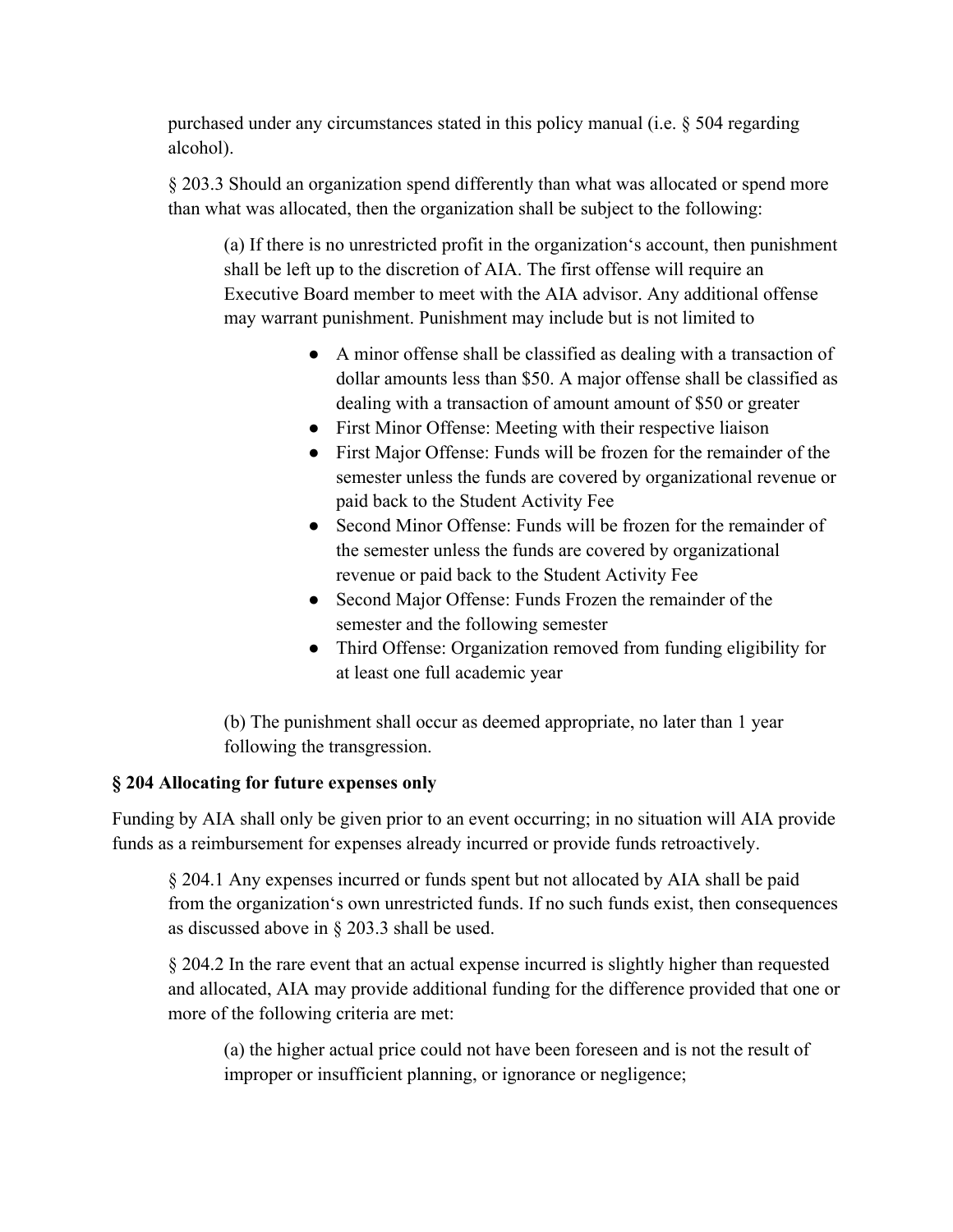(b) if for extra costs or damages, they result from an unforeseen natural occurrence and not from negligence or improper use or safeguarding of assets; (c) the additional expense is deemed an ―emergency (defined as immediately necessary to protect the life or safety of those involved); (d) the additional expense is for a higher cost for an item or expense already allocated and not a new expense (expect when b or c is applicable); (e) unallocated Student Activity Fee funds are still available; and (f) AIA approves the additional expense deeming it to have met the above criteria. Determination of whether the above criteria are met rests solely with the AIA committee members and AIA reserves the right to deny funding for any request when it deems the organization partly or fully responsible.

# **§ 205 Newly-Recognized Organizations**

Newly recognized organizations or organizations that have been inactive for more than one (1) academic year may not receive more than \$500 in allocations during their first active budgeting semester. Organizations in their second active budgeting semester may not receive more than \$1000 in allocations for that semester. These amount do not include the \$250 for promotional funds or the \$50 for each general body meeting per semester.

§ 205.1 An organization is deemed inactive if they do not adhere to the guidelines and requirements of AIA's Active Organization Policy.

(a) If an organization is placed on probation, because of any of the following but not limited to: not following the policies of AIA, ABA, or Bentley University, their account will be immediately frozen. The organization will be notified of this change of status, and the probation will not be lifted without approval from AIA and ABA.

§ 205.2 If an organization becomes recognized in the middle of a semester, that semester shall be counted as the first semester only if the organization's funding request is heard by AIA in the first half of the semester (heard by the end of the sixth (6th) week of classes).

§ 205.3 Organizations that don't have their funding request heard until the second half of the semester (as defined in § 205.2 above) will have the next semester count as their first semester, and will be subject to the \$500 maximum for both the partial and full semesters.

#### **§ 206 "Funded by SAF" Requirement**

All promotional material (printed, electronic, or otherwise) for an event funded partially or fully by AIA monies shall include ―Funded by the Student Activity Fee,‖ ―Funded with your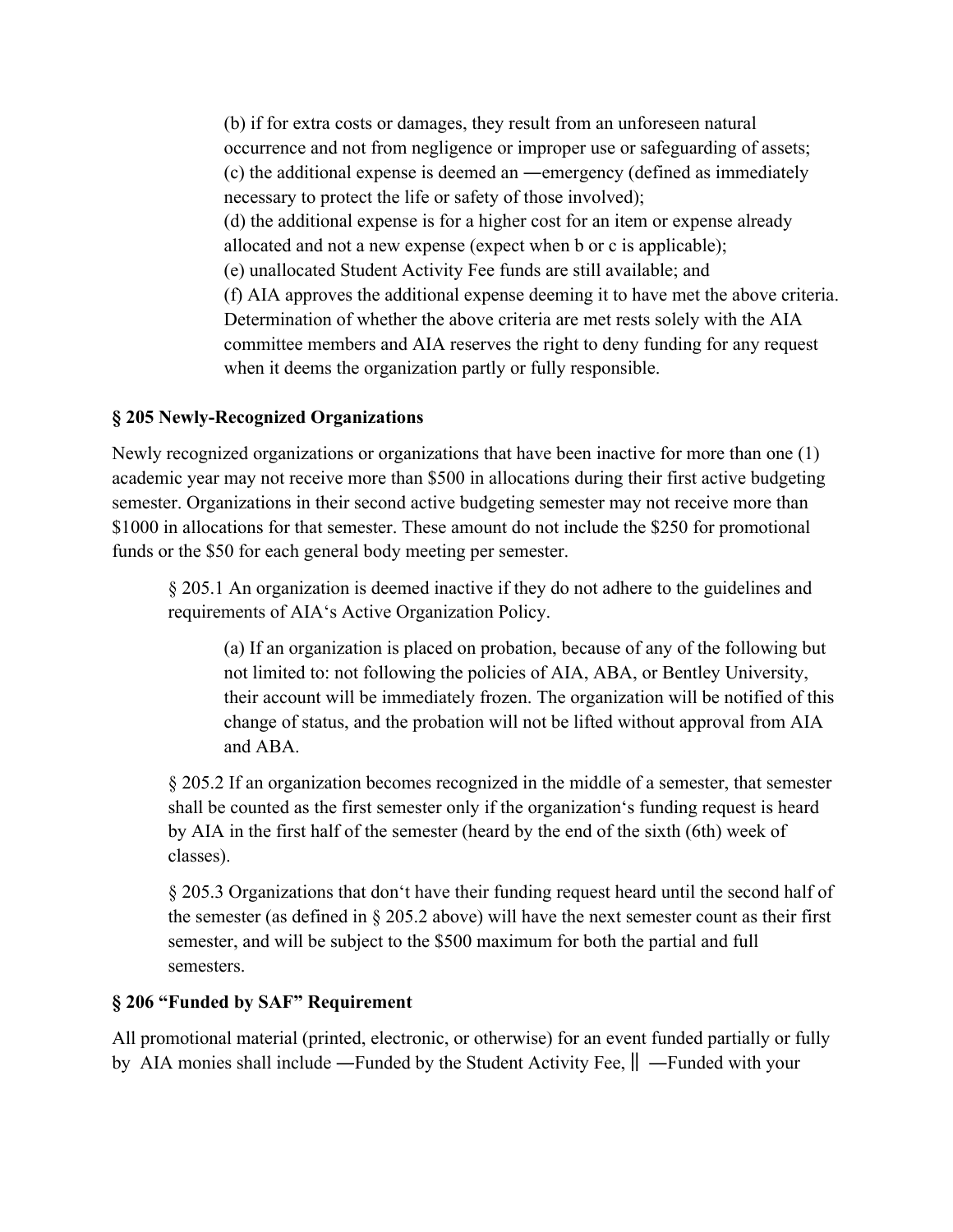Student Activity Fee dollars,‖ or ―Funded in part by your Student Activity Fee‖ in font at least 12 point font.

# **§ 207 Separate external accounts**

Student organizations are strictly prohibited from using or keeping any organization funds in separate, external, or personal accounts with any bank or financial institution. The organization's Bentley University/Student Programs & Engagement account is to be the sole account used for organizational funds, including rollover .

# **§ 208 Co-sponsorships with non-recognized/non-funded entities**

Student organizations are permitted to co-sponsor events with other organizations, groups, and departments that are not recognized by ABA or the Office of Student Life and that are not funded by AIA.

§ 208.1 If the AIA-funded organization(s) requests the event or activity to be fully or even partially funded by Student Activity Fee dollars, then all policies contained within this Policy Manual apply to the entire event. This includes but is not limited to:

(a) The profit policy contained in §401which disallows profits to be used on the nonfunded/nonrecognized organization(s).

(b) Per §202, the event or activity being cosponsored must be open to the entire Bentley University student body.

# **Section 300 – Cash**

# **§ 301 Holding of Cash**

Student organizations are prohibited from holding on to cash for more than two (2) business days after the event, activity, fundraiser, and collection of the cash or other need for the cash. Student organizations can bring cash to Student Programs & Engagement for holding in the student deposit into the

# **§ 302 Deposit of Cash**

 Cash must be deposited in the student organization's account at the Rauch Cashier's Office by the end of the second business day. Student organizations may also bring cash to Student Programs & Engagement to be kept in a safe until it can be deposited. Per § 208 above, organizations cannot maintain a separate bank account with an external financial institution.

# **Section 400 – Personal Gifts & Compensation**

# **§ 401 Policy**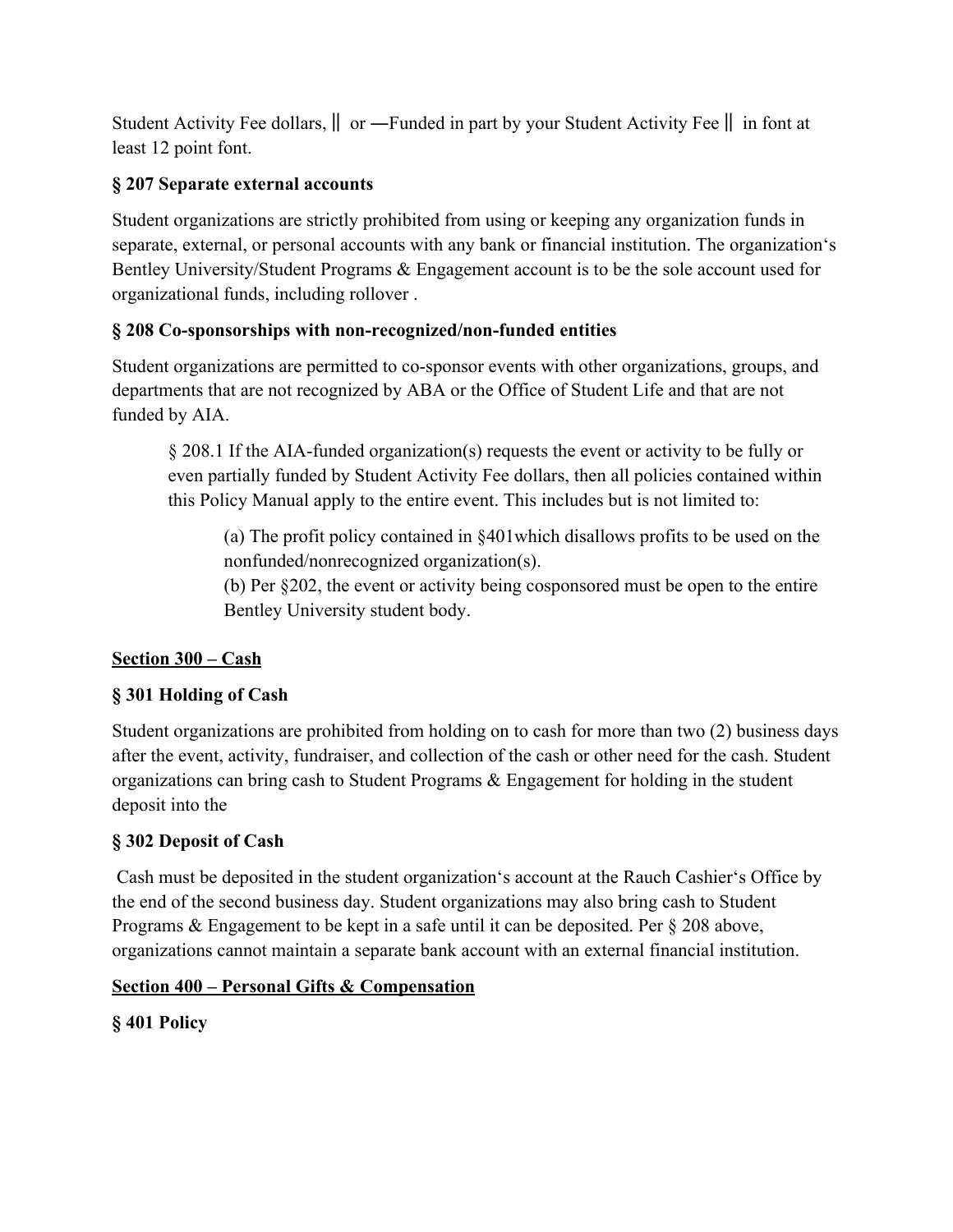No gifts or compensation shall be provided to any person that is an employee of Bentley University using AIA monies. All monies (regardless of source) may not be used to compensate a student of Bentley University unless § 401.2 is met.

§ 401.1 Any speaking appearances or work done by faculty and staff are considered extensions of their regular salaried compensation. In addition, police detail and custodial services are provided free of charge to student organizations' events.

§ 401.2 Performances by both Bentley and non-Bentley students are eligible to receive AIA funding if the work done is considered a substitute for a professional performer. This funding is at the board's discretion and based on the nature of the event.

§ 401.3 The giving of senior gifts using AIA funds is strictly prohibited.

# **§ 402 Honorariums**

Events for guest speakers at which an organization is requesting honorariums or food shall be capped at \$50.

§ 402.1 Honorariums are considered gifts and Student Activity Fee Funds shall not fund any honorarium given to any student or employee of Bentley University.

#### **Section 500 – Food & Beverages**

# **§ 501 General Policy**

Funding of food and beverages (hereafter —food ||) for meetings, social events, and other closed activities of the organizational membership or e-board is not allowed using AIA monies except as specified in the following sections.

# **§ 502 First General Meeting**

Organizations may receive funding for food at one meeting or event for purposes or recruiting new members. Funding is based on need and is limited to \$50 per semester.

# **§ 503 Campus Events**

Organizations may receive funding for food for events. Funding is based on need and determined on a case by case basis.

§ 503.1 Due to contractual terms between Bentley University and its on-campus food service provider, all food service for events must go through Sodexo except:

(a) when a food service waiver is granted by Sodexo (granted when Sodexo cannot produce a specific food required); or

(b) when students prepare the meal themselves such as during an outdoor barbeque, or during a religious or ethnic meal (i.e. Hillel Shabbat dinner). (c) when student organizations are tailgating for an athletic event.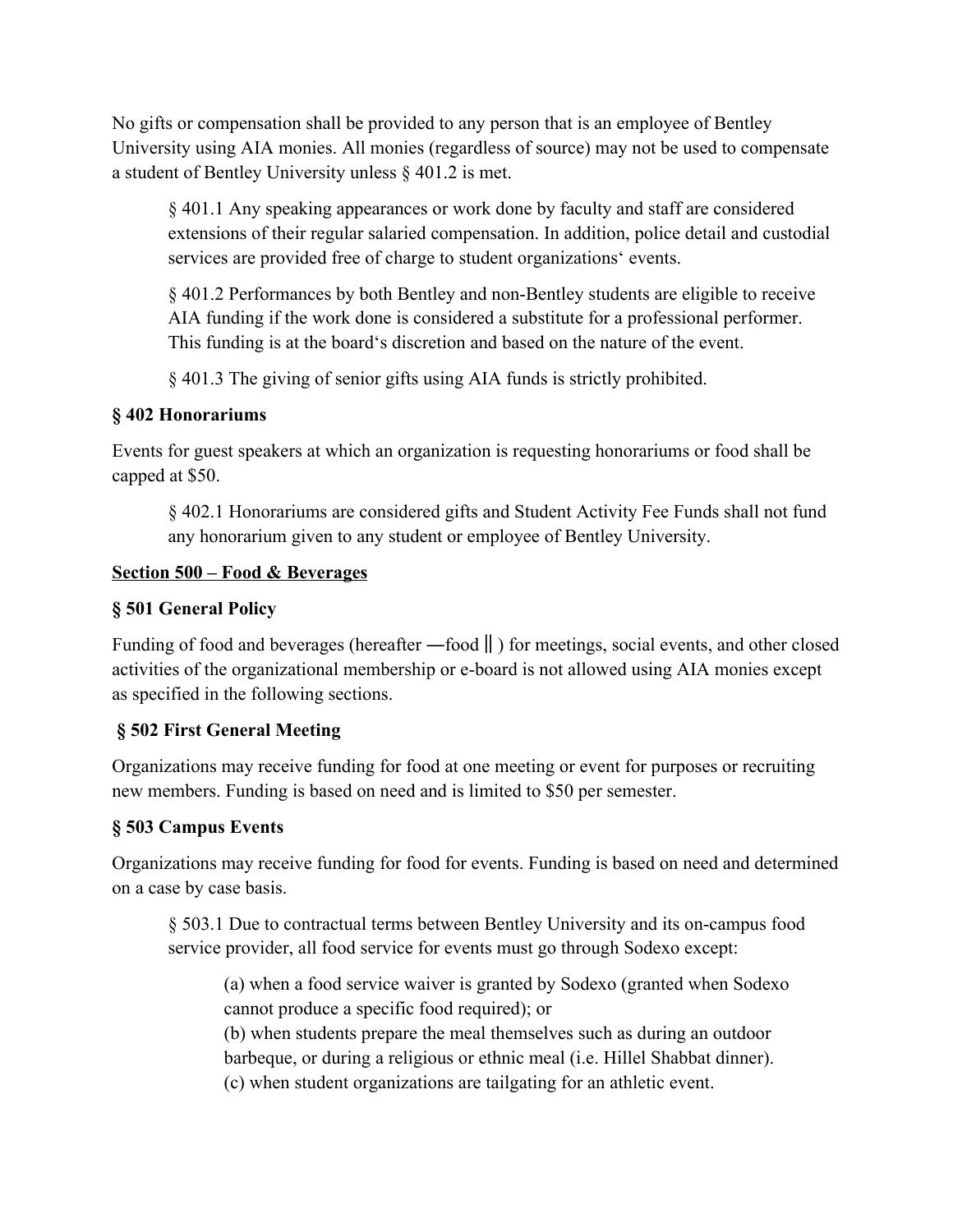§ 503.2 It is recommended that events at which snacks will be provided shall not exceed the cost of \$5 per person, events at which lunch (or finger-food) shall not be allocated at above \$8 per person, with dinners to not exceed \$10 per person. Final amounts will be left to the discretion of the board. Meals for staff and faculty will only be funded if it is a true collaboration between staff and faculty in which the program is initiated by the students.

# **§ 504 Alcohol Policy**

Purchase of alcohol or any alcoholic beverage using any funds (including Student Activity Fee funds and the organization's own resources) is strictly prohibited.

§ 504.1 This includes but is not limited to: refreshments during on-campus events, drinks during meals at conferences, or gifts.

§ 504.2 AIA can allocate for bartending charges of on-campus events requiring bar service because AIA is funding the cost of the bartender's wages, not the alcohol itself.

#### **Section 600 – Conferences & Retreats**

#### **§ 601 Basis of Decision**

AIA funding of conference requests is based on the benefit the conference will provide to the student organization, all student organizations, and the greater campus community. Decisions are made on a case by case upon completion of the AIA Conference Packet.

# **§ 602 Funding that May be Provided for Conferences**

Understanding that the purpose of conferences and retreats (hereafter —conferences  $\parallel$ ) is to invest resources that will benefit not only a single organization but all student organizations and the greater campus community, AIA can fully or partially fund limited members to attend such events.

§ 602.1 Conferences are defined as overnight.

§ 602.2 Conference expenses that may be fully or partially funded are:

(a) registration; (b) airfare; (c) accommodations

§ 602.3 No conferences will be funded with Student Activity Fee monies that only benefit the individuals attending.

§ 602.4 No more than 1 conference will be funded per annum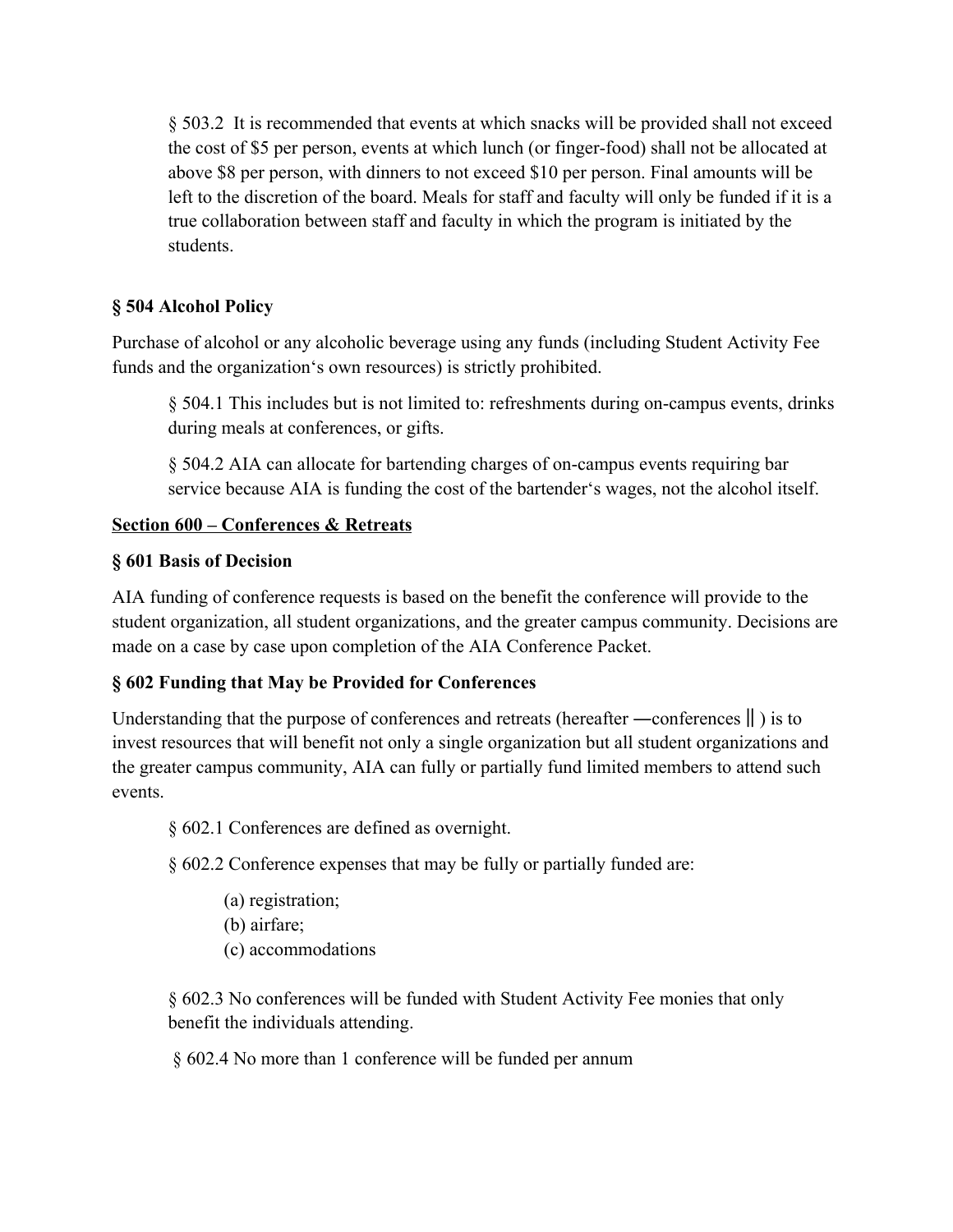§ 602.5 Governing Organizations are entitled to 1 retreat per annum, which cannot exceed the cost of \$30 per person.

§ 602.6 Organizations are able to have no more than 1 retreat per annum

# **§ 603 Last Semester Seniors**

Students in their final semester at Bentley University may not attend a conference funded partially or fully by AIA monies.

# **§ 604 Advisors**

AIA requires that an advisor attend a conference as a condition of funding during spring and winter break and summer vacation or based on other risk factors as determined by the board.

# **§ 605 Organization Limit**

Funding by AIA for conferences is limited to one (1) conference per academic year. This is necessary to allow other student organizations to also attend conferences.

# **§ 606 Maximum Attendees**

To allow other organizations to also attend conferences, the maximum number of participants that AIA may fund per academic year shall be four (4) students and one (1) advisor (if required).

§ 606.1 Organizations may elect to send more members to a conference than allocated by AIA if they have or raise the necessary funds for the additional participants.

# **§ 607 Assumption of Financial Responsibility**

 Members of organizations that choose to attend conferences are financially responsible for arrangements made by AIA and Student Programs & Engagement made on their behalf. Once any costs have been paid on their behalf, they are personally responsible for:

§ 607.1 finding a replacement member to attend in lieu of themselves, or

§ 607.2 for reimbursing AIA and the Student Activity Fee for the costs incurred.

§ 607.3 Any change fees associate with switching arrangements to another person are the financial responsibility of the original participant.

§ 607.4 Organization members that attend conferences shall sign a contract affirming their understanding of and agreement to all parts of § 607.

# **§ 608 Budget Requests for Conferences**

Budgets for conferences must be requested 3 weeks in advance due to their high costs and the planning that goes into them.

# **§ 609 One Event Per Semester**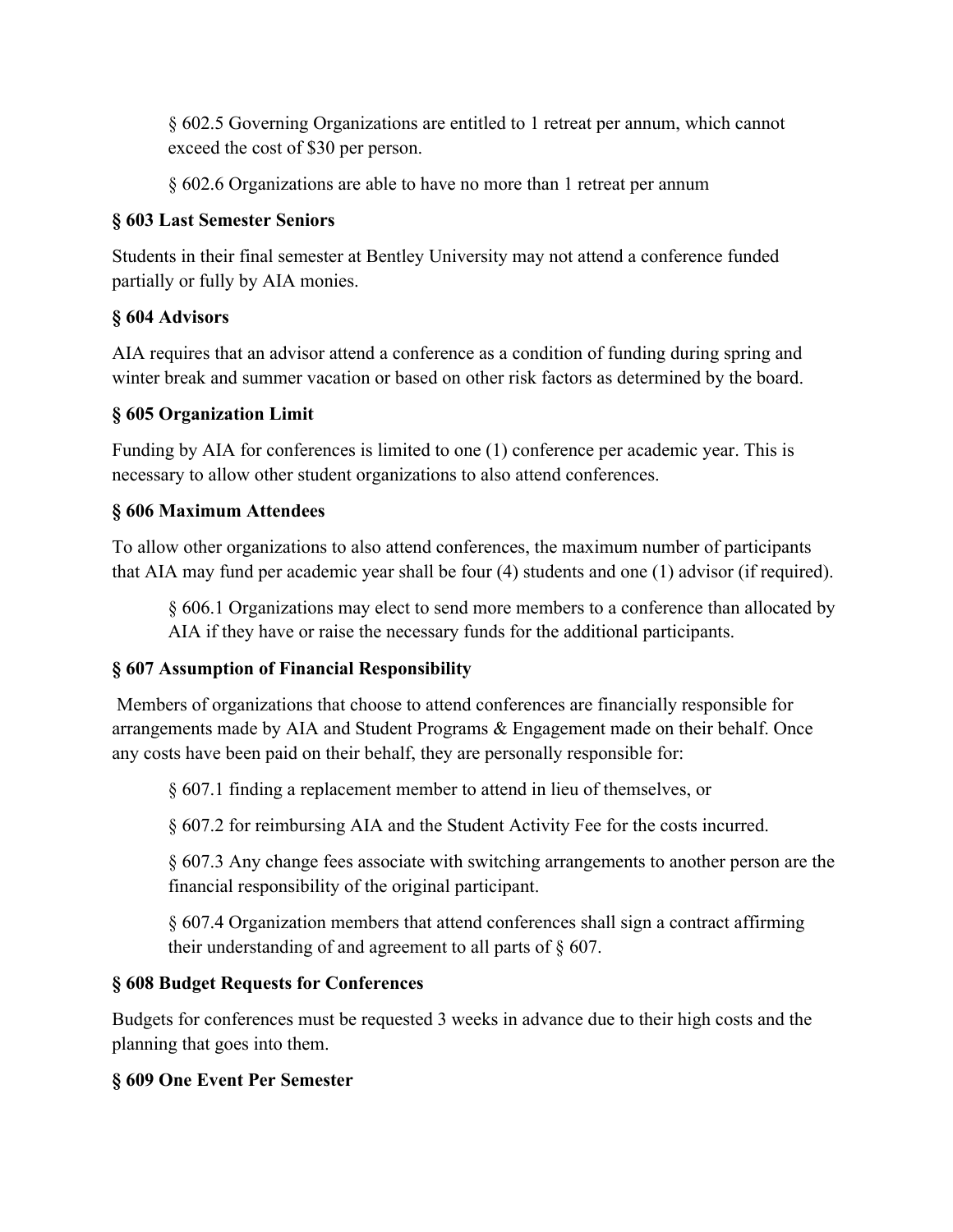In order to attend a conference, Organizations must hold at least one event per semester. First general meetings do not count as events.

# **§ 610 International Conferences**

AIA will not fund international conferences.

#### **Section 700 – Transportation**

#### **§ 701 Minimum Distance for Reimbursement**

No funding shall be provided to student organizations by AIA for transportation within a twenty (20) mile radius of Bentley University.

# **§ 702 Per Mile Amount**

When student organizations use their own personal transportation to go to events or conferences, they may request to be reimbursed at the rate of \$.55 per mile driven in excess of 20 miles. For example, if an event is 35 miles away from Bentley University, then the organization would be reimbursed for 15 miles driving to the event and 15 miles returning from the event for a total of 30 reimbursable miles.

#### **§ 703 Rental Policies**

Van rentals, car rentals, and bus charters must be done through Bentley University's approved vendors. Bentley has negotiated lower rates with these vendors.

§ 703.1 Drivers of vans and cars must be cleared ahead of time by Campus Police as a safe driver.

# **§ 704 International Travel**

AIA will not fund international travel.

#### **§ 705 Overnight Travel**

An Advisor is required for all overnight travel for organization, which is paid for by the SAF and must be requested at the time of budget submit. SP&E may provide an exemption for the organization to attend without an advisor.

#### **Section 800 – General Expenses**

#### **§ 801 Office Supplies**

General office supplies are not funded because no organizations currently have an office.

#### **§ 802 Copies**

Recognized student organizations have access to Bubble resources, including 50 copies per day, therefore, AIA shall not allocate any funds to student organizations for black and white copies.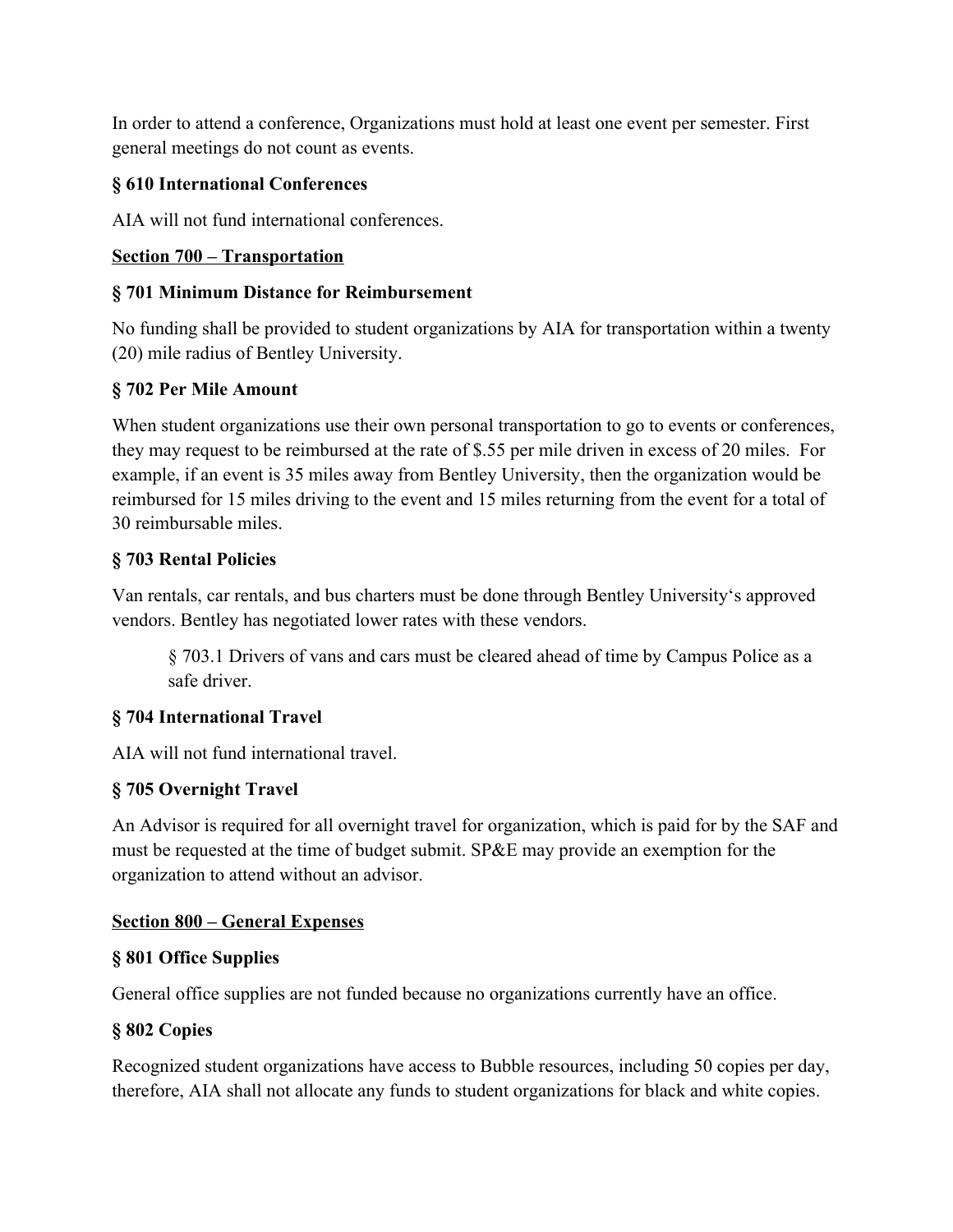#### **§ 803 Information Technology**

AIA shall not allocate funds for the development of organizational websites.

§ 803.1 AIA may allocate funds for domain name leasing.

§ 803.2 AIA may allocate funds for website external hosting only if the organization's website cannot be hosted free on-campus due to technological limitations.

#### **§ 804 Miscellaneous**

AIA shall not allocate for any item described as ―miscellaneous or ―ad hoc with the exception of large-scale events that require funds for spontaneous expenses. AIA shall be the sole determiner of which events qualify and the amount necessary.

#### **§ 805 Promotional Items**

Due to their high cost, promotional items are only allocated on a case by case basis, and are subject to the following rules:

§ 805.1 Not more than \$250 for the academic year shall be allocated for general promotional merchandise with no more than \$75 of that \$250 permitted to go towards candy or food items.

(a) All such materials shall be used for new member recruitment.

(b) Social Media Spending: *Marketing Materials for an event fall under the promotional items category for which shall not exceed \$250 per annum.*

#### **§ 808 Color Copies & Posters**

Organizations may utilize the color poster printer in Student Programs & Engagement and shall be at the most limited to one (1) event or activity per semester that they may receive funding for these items at the board's discretion.

#### **§ 809 Gratuities**

Student Activity Fund shall not be used to pay for the tips of any individual except for restaurant wait staff.

#### **§ 810 Late Fees**

AIA shall not allocate for late fees or late charges (i.e. conference registrations, car rentals, etc).

§ 810.1 However, AIA will hear requests on a case by case basis as long as the following criteria are met:

(a) the late fee was incurred due to extenuating circumstances such as lost invoices sent outside of the academic year;

(b) steps have been taken to avoid late fees in the future; and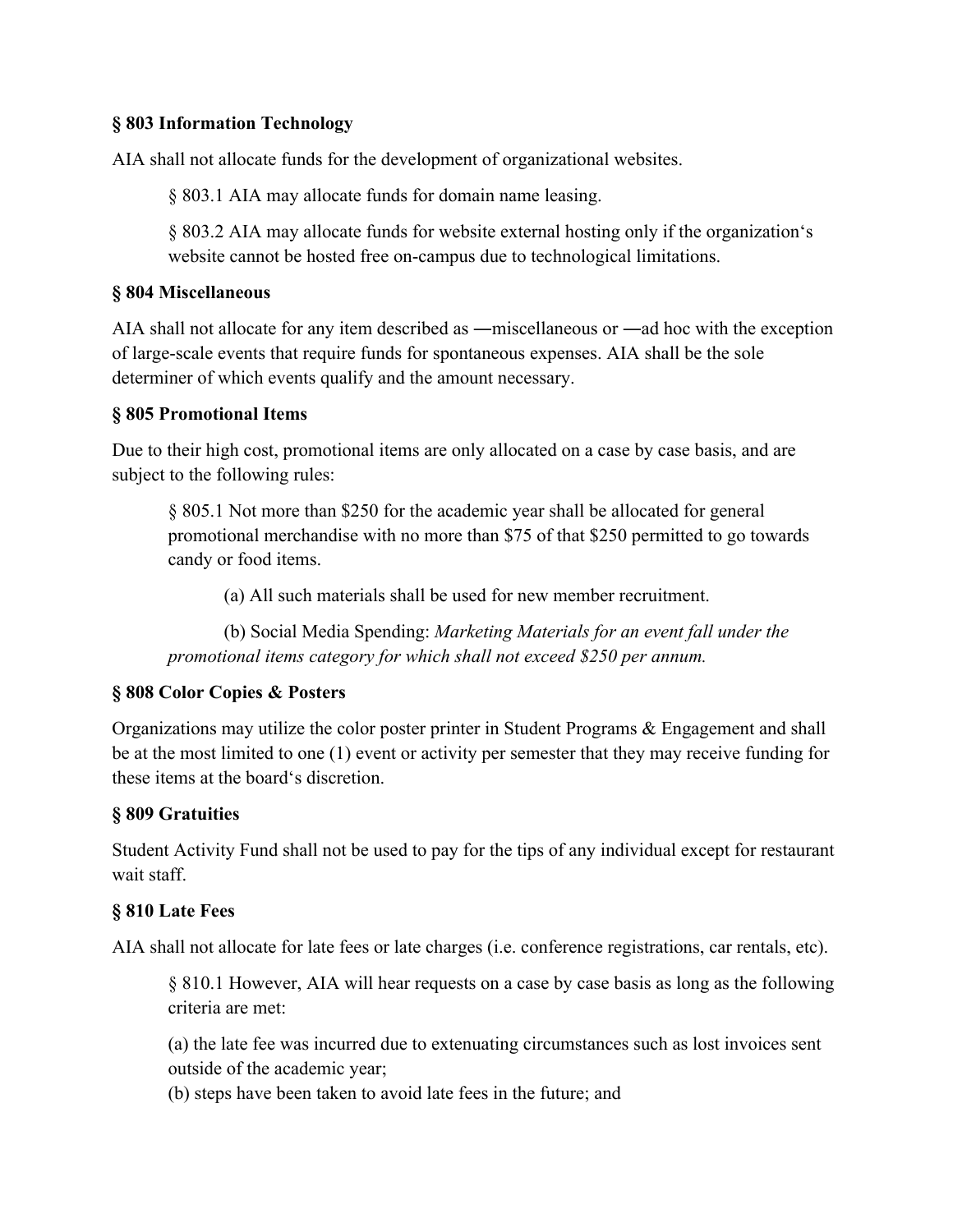(c) the organization has not already had late fees allocated for in the past.

# **§ 811 Decorations**

AIA recognizes a student organizations need to decorate for events. Henceforth, we shall impose a decoration limit for the following rooms: the pub, the Back Bay and the EDR. Decoration expenses are as follows: \$50 in the pub, \$100 in the Back Bay, \$150 in the EDR, \$300 for the Dana Center, and \$300 for the Arena.

§ 811.1 However, AIA will hear requests on a case by case basis.

# **§ 812 Missing the Reading Day Deadline**

If an organization does not submit a Reading Day Budget Request by the appropriate deadline then AIA will not fund an event within 20 days of the new semester's beginning nor fund for a first general meeting. The organization may also be subject to a 15% cut of the allocated budget.

#### **Section 900 – Club Sports**

# **§ 901 Definition**

Club Sports are those organizations designated by ABA as Club Sports within the Athletic Cluster.

#### **§ 902 National Budgets**

For all Regionals and Nationals-type competitions, AIA will fund 45% of the total costs with the expectation that each Club Sport will cover the balance through personal funds, fundraising, donations, or other methods.

§ 902.1 Additional allocations may be granted at the AIA board's discretion based on fundraising efforts.

§ 902.2 If AIA deems that a team has made an effort to fundraise but they are still unable to cover their portion of the cost, AIA can cover the balance and provide the team with an extension for the team to pay back by the following semester's Reading Day at the latest.

(a) It will be up to each team to determine processes to handle those members who will not be on the team for the following semester (ex: graduating seniors)

§ 902.3 In accordance with §600 Conferences & Retreats, food at Regionals and Nationals is considered a personal cost and will not be included in the 45% funded by AIA.

#### **Section 1000- Capital Items**

# **§ 1001 Definition**

Capital Items are defined as an item or asset lasting more than one (1) academic year.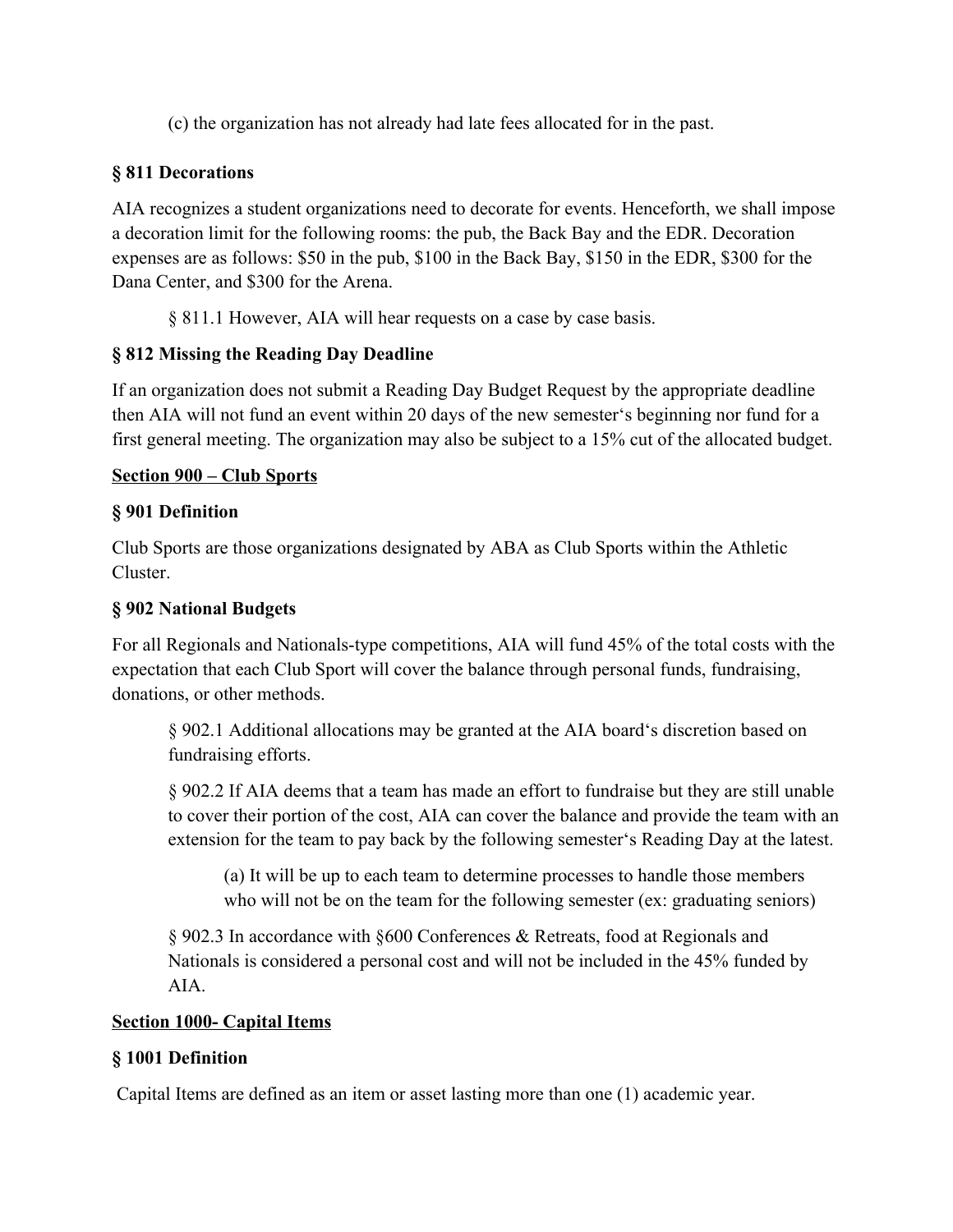# **§ 1002 Reuse of Items**

Capital Items purchased fully or partially using AIA funds must be stored on campus and not with an organization member so that they may be reused in subsequent years.

# **§ 1003 Use of Items as Prizes or Giveaways**

Capital Items purchased using Student Activity Fee funds shall not be given away as prizes or awards.

# **§ 1004 Uniforms and Clothing**

In order to be allocated for clothing and uniforms (i.e. rugby uniforms), the items must:

§ 1004.1 be passed on to subsequent years members and reused,

§ 1004.2 not display specific members names, and

§ 1004.3 replace obsolete clothing (if an existing organization).

§ 1004.4 AIA shall not allocate funds to pay for personal clothing or personal uniform items (i.e. socks, cleats, mouthpieces, hair ribbons, etc.).

§ 1004.5 Organizations that rely on costuming to conduct normal activities of the organization may be allotted \$750 per annum as long as they are used for multiple performance and passed down from year to year.

# **§ 1005 Exemption**

Super-fan T-Shirts and Spring Day T-Shirts are exempt to the above policy.

#### **Section 1100 – Gambling**

#### **§ 1101 Policy**

Federal, state, and local laws as well as Bentley University rules prohibit gambling with actual currency.

§ 1101.1 AIA may fund for events that include gambling as long as no actual cash is used for gambling purposes.

§ 1101.2 Organizations may give away door prizes as long as participants need not pay to obtain a ticket for the door prize drawing.

§ 1101.3 Organizations shall not hold raffles. Raffles are defined as the selling of one or more tickets to a person for the purpose of obtaining a chance at winning a prize.

#### **Section 1200 – Appeals**

#### **§ 1201 Process**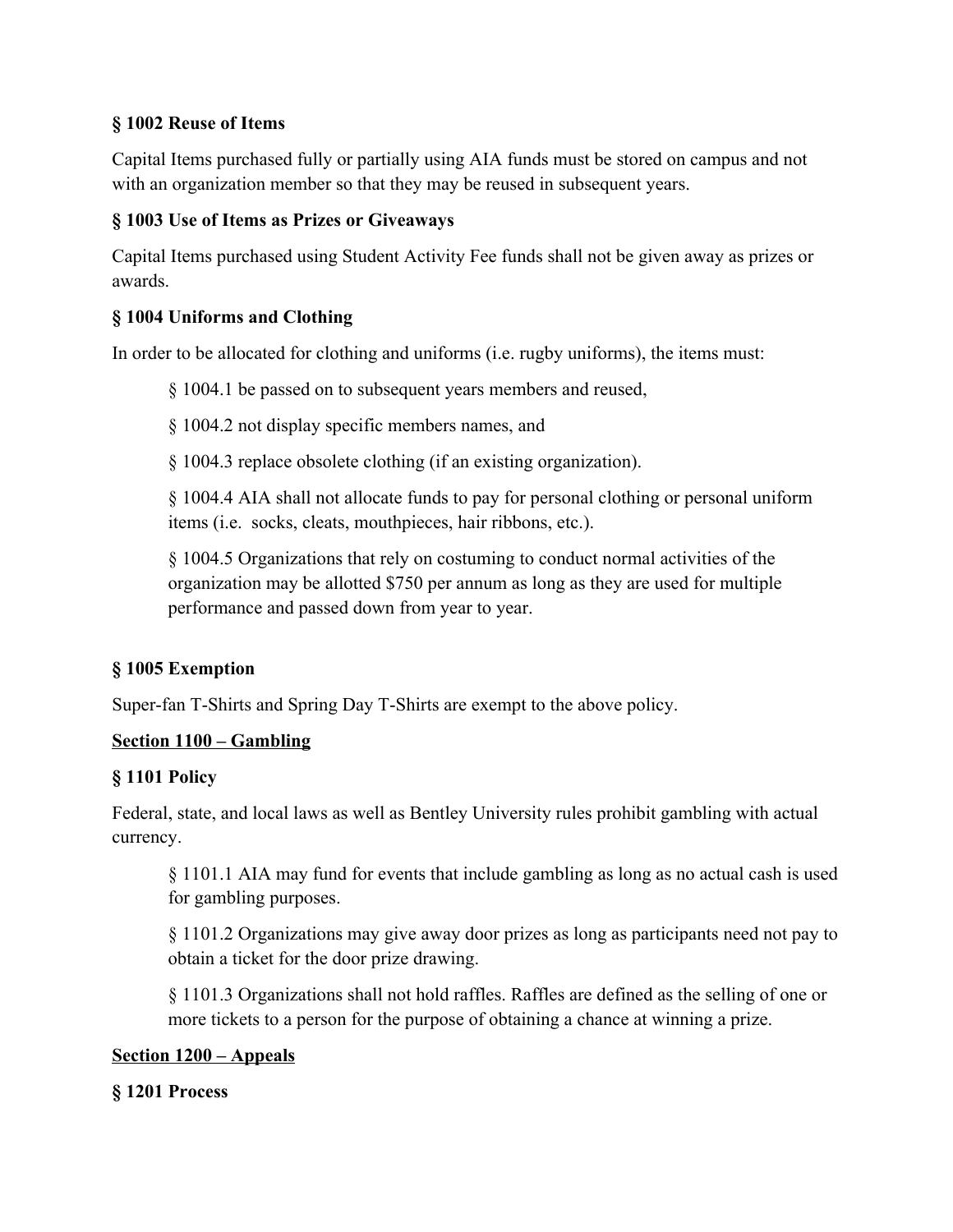Organizations unsatisfied with a decision may submit a formal appeal to AIA which includes asking for the original request a second time.

§1201.1 Reallocations

All liaisons have the ability to reallocate funds for their assigned organizations up to \$100. For amounts between \$100 and \$500, the liaison, Vice-Chair, and Chair must approve. All amounts greater than \$500 must approve. For reallocations for CAB, the Chair follows the same guidelines except for amounts between \$100 and \$500, approval is required from the Executive Board. Reallocations may only be made within events, not between events.

§1201.1 Additional Allocations

Liaisons may make additional allocations up to \$50. For amounts between \$50 and \$100 the Liaison may make the decision with the Chair's approval. Amounts over \$100 require majority approval of the board.

#### **Section 1300 – Audits**

§ 1301 Policy Over the course of the academic year, AIA shall audit selected student organizations' financial records for the purpose of ensuring compliance with AIA policies.

§ 1301.1 Audits are for the academic year to date and include the previous semester if done in the spring. If the audit is the second or third of an organization in an academic year, the period under review shall begin since the last audit instead of the start of the academic year.

§ 1301.2 Organizations failing an audit review are subject to the provisions contained in § 203.3. Note: failing an audit includes not submitting the requested documentation and/or refusing to cooperate with AIA during the audit.

#### **Section 1400 -- Organizational Revenue**

§ 1401.1 Money from the student activity fee shall not be used to fund an organization's revenue account or fund charitable donations.

§ 1401.2 Organizations may not charge money to students for events covered by the student activity fee unless it falls within the ticket policy. Money may be charged if outsiders are attending the event; however, all the money must be paid back to the student activity fee.